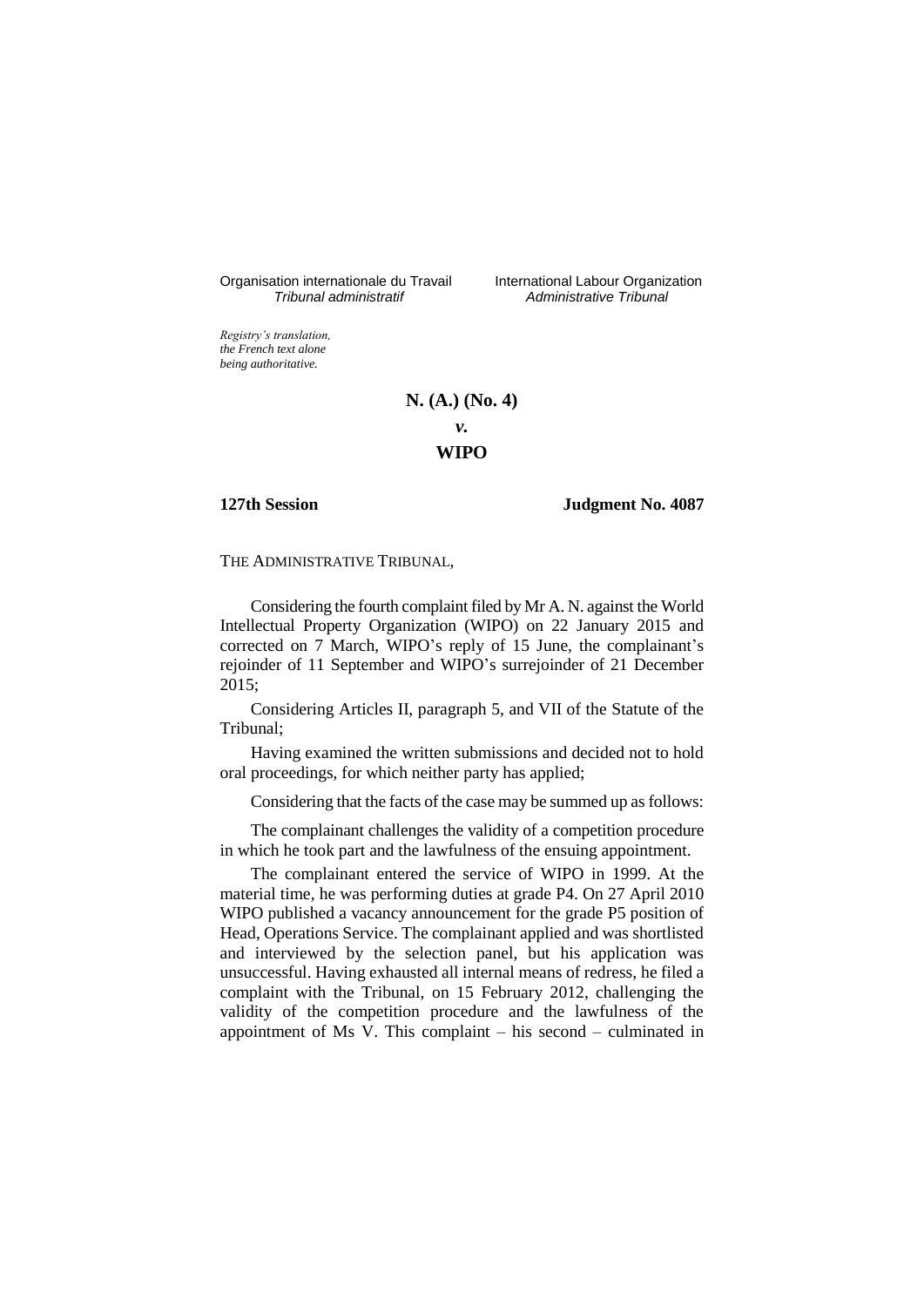Judgment 3421, delivered in public on 11 February 2015, in which the Tribunal set aside the appointment in question and ordered that the competition procedure be resumed at the stage at which it became flawed, namely when the shortlisted candidates were interviewed.

On 3 May 2013, shortly before the surrejoinder in the case leading to Judgment 3421 was filed, the Organization published a new vacancy announcement for the grade D1 post of Director, Operations Division. The complainant submitted an application and, on 13 June, asked whether the post had been advertised as a result of the reclassification of the P5 post occupied by Ms V. He received a reply in the negative. In a memorandum of 23 August 2013, the complainant informed the Administration that, having consulted the electronic recruitment management system, he noted that he had not received the e-mail of 16 July 2013 which should have notified him that his application had been rejected; he asked to be provided with the reasons why his application had been rejected and with information on the procedure followed by the Appointment Board. By a memorandum of 10 September 2013, he asked the Director General to review the decisions to reject his application and to appoint Ms V. at the end of the competition, asserting that she did not meet the required criteria for the post, in particular with regard to the required diploma. The complainant also asked why the grade D1 post had been created and whether the grade P5 post formerly occupied by Ms V. would be put up for competition.

On 18 September 2013, in reply to his memorandum of 23 August, the complainant was informed that for "some users"<sup>\*</sup> of the electronic recruitment management system, there had been an e-mail malfunction, that the reason for the rejection of his application was that in terms of experience, he "did not meet [...] all of the required qualifications for the post"\* and that, for reasons of confidentiality, his requests for information could not be granted. By a letter of 1 November 2013, the complainant was informed that his request for review had been rejected, that the grade D1 post had been created in response to an increase in workload requiring leadership and coordination capacity at the executive

Registry's translation.



-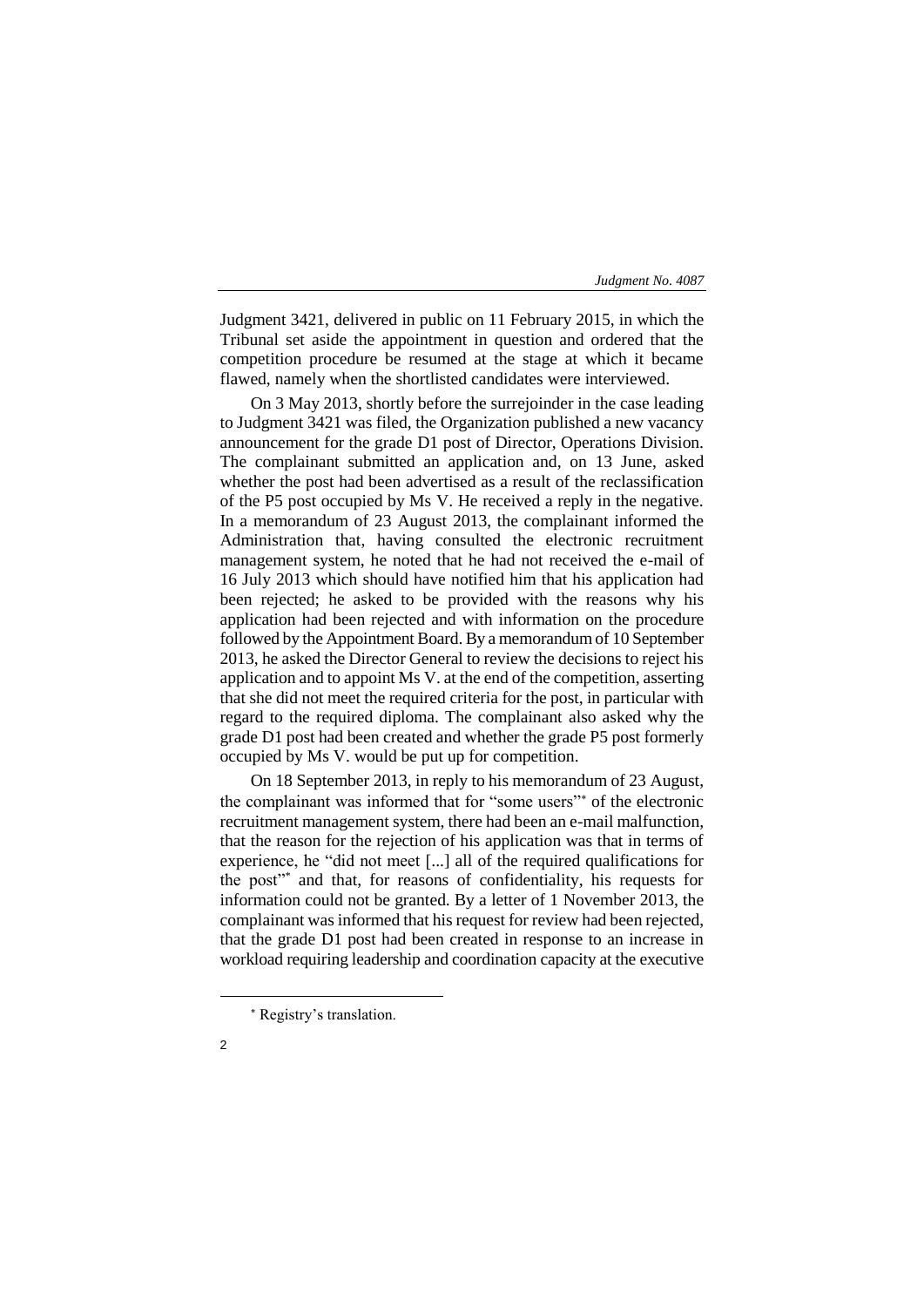level, that the grade P5 post was to be reallocated to another division and that it would be re-advertised in due course.

On 29 January 2014 the complainant referred the matter to the Appeal Board seeking the setting aside of the decision of 1 November 2013 and of the decisions resulting from the disputed competition, the resumption of the competition procedure, redress for the injury that he claimed to have suffered and an award of costs. On 18 July 2014, since the Appeal Board considered that the complainant was entitled to know the reasons why his application had been unsuccessful, he was sent a redacted copy of the report of the Appointment Board, on which he had the opportunity to comment.

In its conclusions of 25 August 2014, the Appeal Board recommended that the Director General dismiss the appeal, since the complainant did not meet the criterion of 15 years of professional experience required in the vacancy announcement. By a letter of 24 October 2014, which constitutes the impugned decision, the complainant was informed of the Director General's decision to accept the Appeal Board's recommendation and dismiss his appeal on the grounds that he had no cause of action.

The complainant asks the Tribunal to set aside the impugned decision, as well as the other decisions resulting from the disputed competition procedure and the vacancy announcement, to declare the reclassification of the disputed post "legally non-existent", to redress all of the injury which he considers he has suffered and to award him costs in the amount of 8,000 euros for the internal appeal proceedings and the proceedings before the Tribunal. He further requests the Tribunal to order the disclosure of the competition file and the documents upon which the Appeal Committee relied in concluding that he did not have the required number of years of experience. He also asks the Tribunal to order Ms V. to produce a copy of the diploma of which she had availed herself and WIPO to produce a copy of the documents that it had to obtain from Ms V. in order to ascertain whether she held the requisite diplomas or, if they are not able to do so, to "provide explanations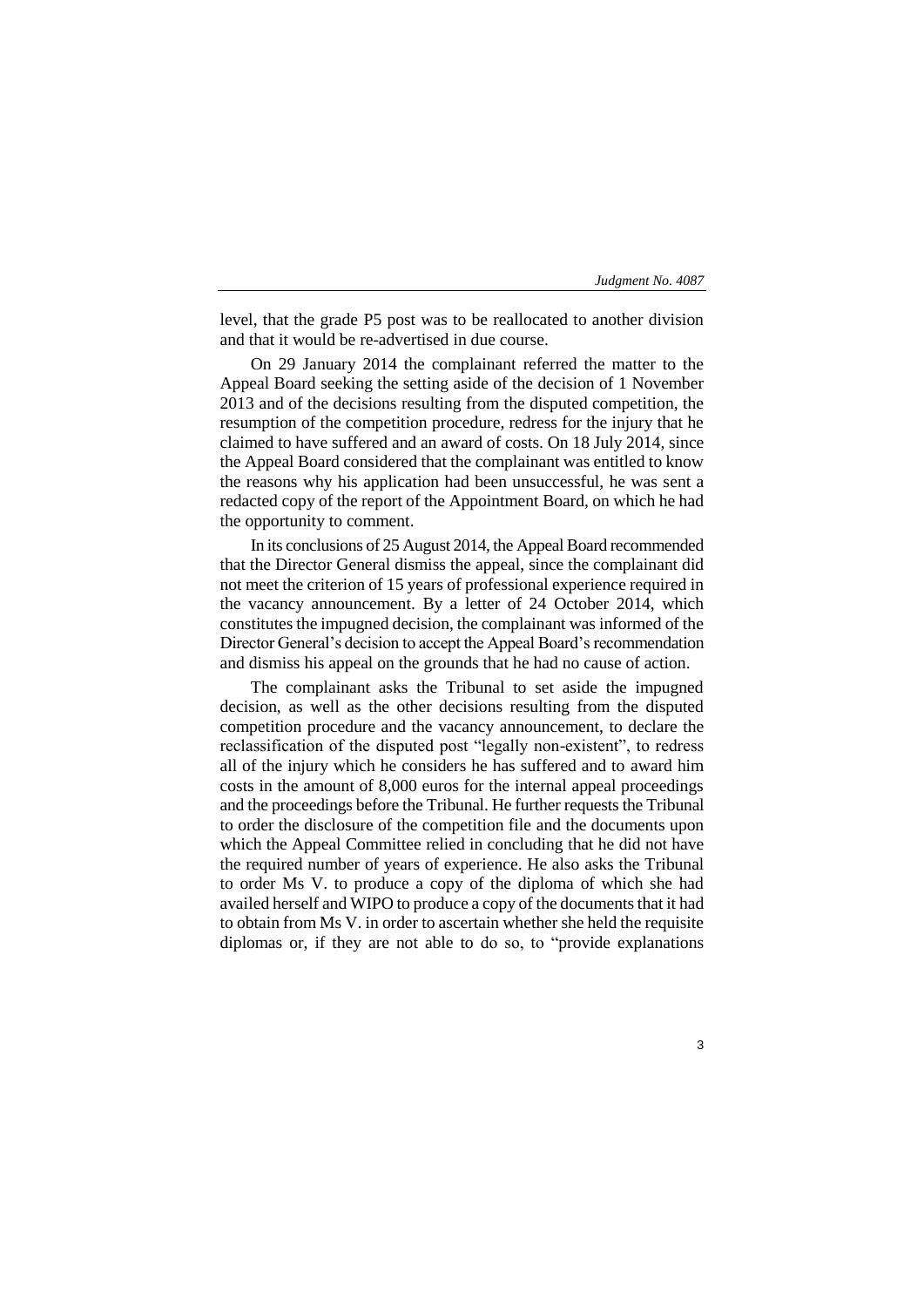accordingly" . In his rejoinder, the complainant challenges the receivability *ratione temporis* of the reply.

WIPO asks the Tribunal to dismiss the complaint as irreceivable because the complainant has no cause of action and, subsidiarily, as unfounded. It explains that the complainant has already been provided with all relevant information concerning the competition and maintains that he is not entitled to consult the competition file. At the request of the Tribunal, it forwarded a copy of the complaint to Ms V. and invited her to share any observations, but she did not wish to comment. In its surrejoinder, WIPO provides evidence that its reply was filed within the prescribed time limits.

# CONSIDERATIONS

1. The complainant impugns before the Tribunal the decision of 24 October 2014 whereby the Director General, in accordance with the Appeal Board's recommendation, dismissed his appeal against the result of the competition opened to fill the post of Director, Operations Division, in which he had taken part, on the grounds that he had no cause of action.

2. The complainant asks the Tribunal to disregard the defendant's reply as irreceivable because it was received by the Registry of the Tribunal only on 16 June 2015, whereas the time limit expired on 15 June 2015.

However, the evidence on file shows that the time limit prescribed by the Registry was respected. It should be recalled that the date of filing of complaints and briefs before the Tribunal is, in principle, the date on which they are sent and not the date on which they are received by the Registry (see, for example, Judgment 3566, consideration 3). The file contains a delivery receipt showing that the reply was deposited at the International Labour Office, secretariat of the International Labour Organization, where the Tribunal is based, on 15 June 2015. As the

4

-

Registry's translation.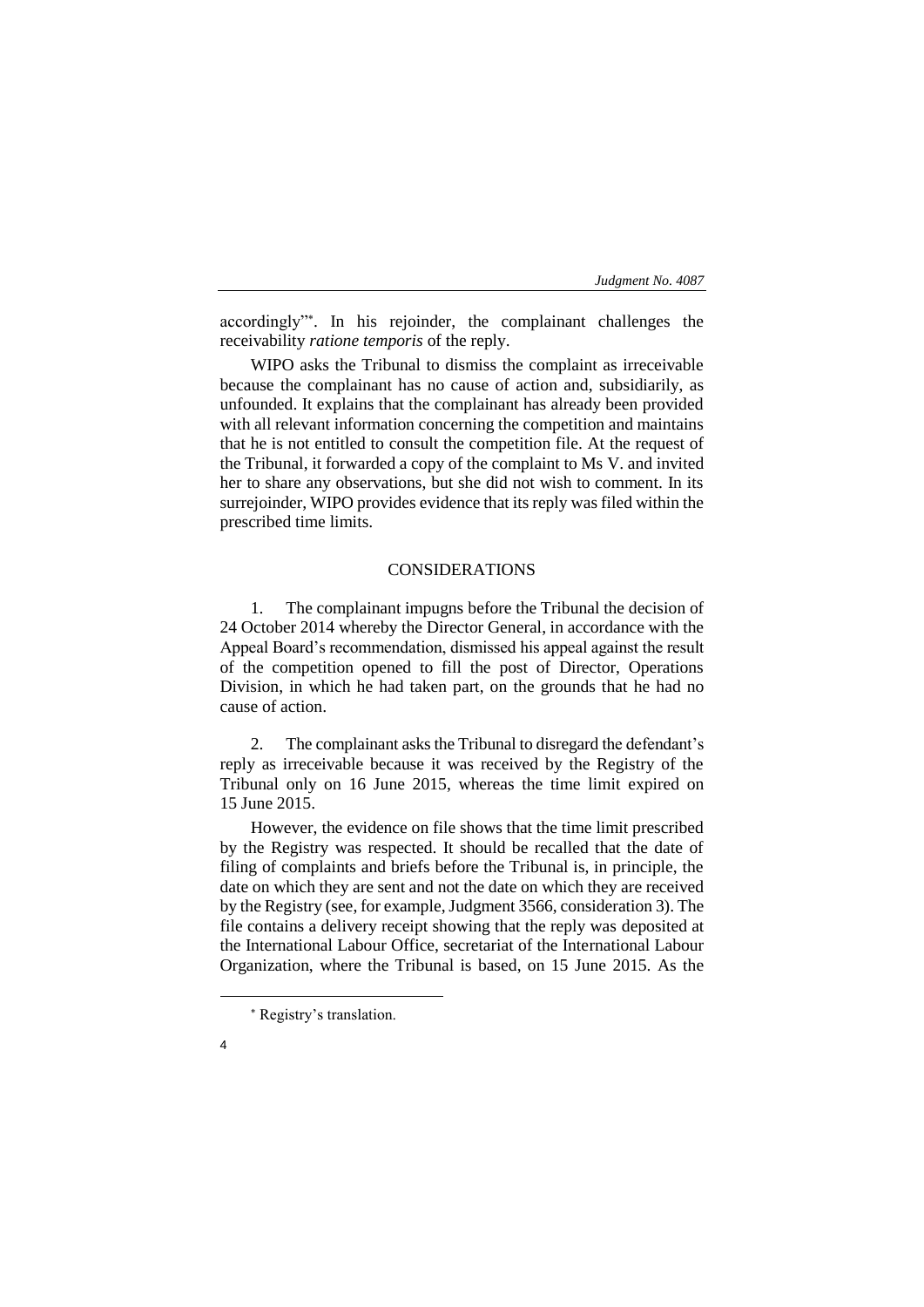5

reply was thus sent on that date at the latest, that is within the prescribed time limit, which expired that evening, the complainant is wrong to claim that it was filed late (see Judgment 3648, consideration 2).

3. The defendant challenges the receivability of the complaint on the grounds that the complainant has no cause of action. As the lack of a cause of action constitutes the very reason for the impugned decision, this objection to receivability is, in this case, directly linked to the merits of the complaint.

4. The Director General's decision to dismiss the complainant's appeal for lack of a cause of action was based on the fact that the complainant "did not meet the requirements of the post (in terms of the minimum number of years of extensive professional experience required)".

The Tribunal finds this reason to be well founded. According to the vacancy announcement in question, in order to be eligible for appointment, candidates had to possess at least "15 years of extensive professional experience, including in leading positions in the field of protection of intellectual property rights, in particular in the area of trademarks".

5. The complainant submits that the impugned decision is tainted by an error of fact in that, contrary to the view of the Director General, he did have the minimum of 15 years of professional experience required by the vacancy announcement. In support of this assertion, he produces before the Tribunal a document downloaded from the Organization's Intranet on 16 September 2014, which indicates that the total length of his professional activity, on that date, was 16 years and 11 months.

6. However, the Tribunal notes, firstly, that pursuant to Article 3(b) of the Rules of Procedure of Appointment Boards, "[t]he Board shall deliberate on the basis of the individual application files submitted by the candidates". The complainant's description of his experience provided in his application file, which obviously did not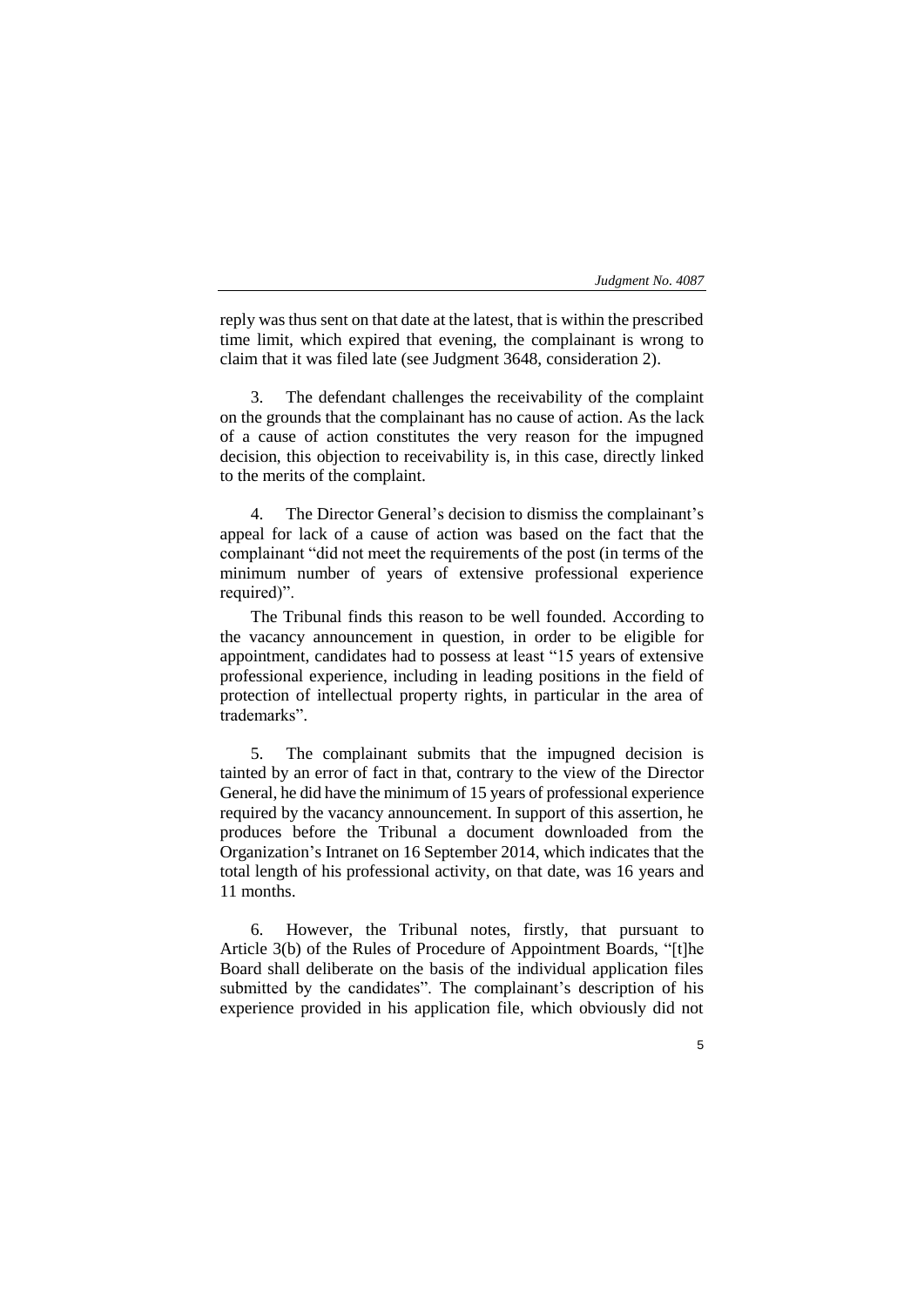include the subsequent document referred to above, showed that he had less than 15 years of professional experience. Secondly and above all, having examined the document produced by the complainant, the Tribunal finds that in order to consider that he possessed at least 15 years of professional experience that was relevant based on the vacancy announcement, a period of service (from October 1996 to August 1997) during which the complainant worked as an educational assistant in a school would have to be taken into account. However, this period of activity clearly cannot be regarded as a period of professional experience relevant to the post in question and it therefore could not be taken into account.

The Director General was therefore right to consider that the complainant did not meet the condition of minimum length of professional experience stipulated in the vacancy announcement. Therefore, even though he was admitted to the competition, through an error on the part of the Organization, the complainant was not, in fact, eligible for appointment to the post in question.

7. In accordance with the Tribunal's well-established case law, an official has no cause of action to challenge the decision to appoint another official to a post if she or he is not eligible for appointment to that post (see, for example, Judgments 2832, consideration 8, and 3644, consideration 7). In view of the complainant's lack of a cause of action, all other pleas that he raises against the impugned decision are of no avail. In light of the above considerations, the complaint must be dismissed in its entirety.

8. Nonetheless, the Tribunal notes that the defendant Organization's practice of admitting, in recruitment competitions, applications from officials who do not meet the conditions stipulated in the vacancy announcement, which, amongst other things, has the effect of raising ill-founded hopes that they might be appointed, gives rise to administrative problems that it would be advisable to avoid.

6